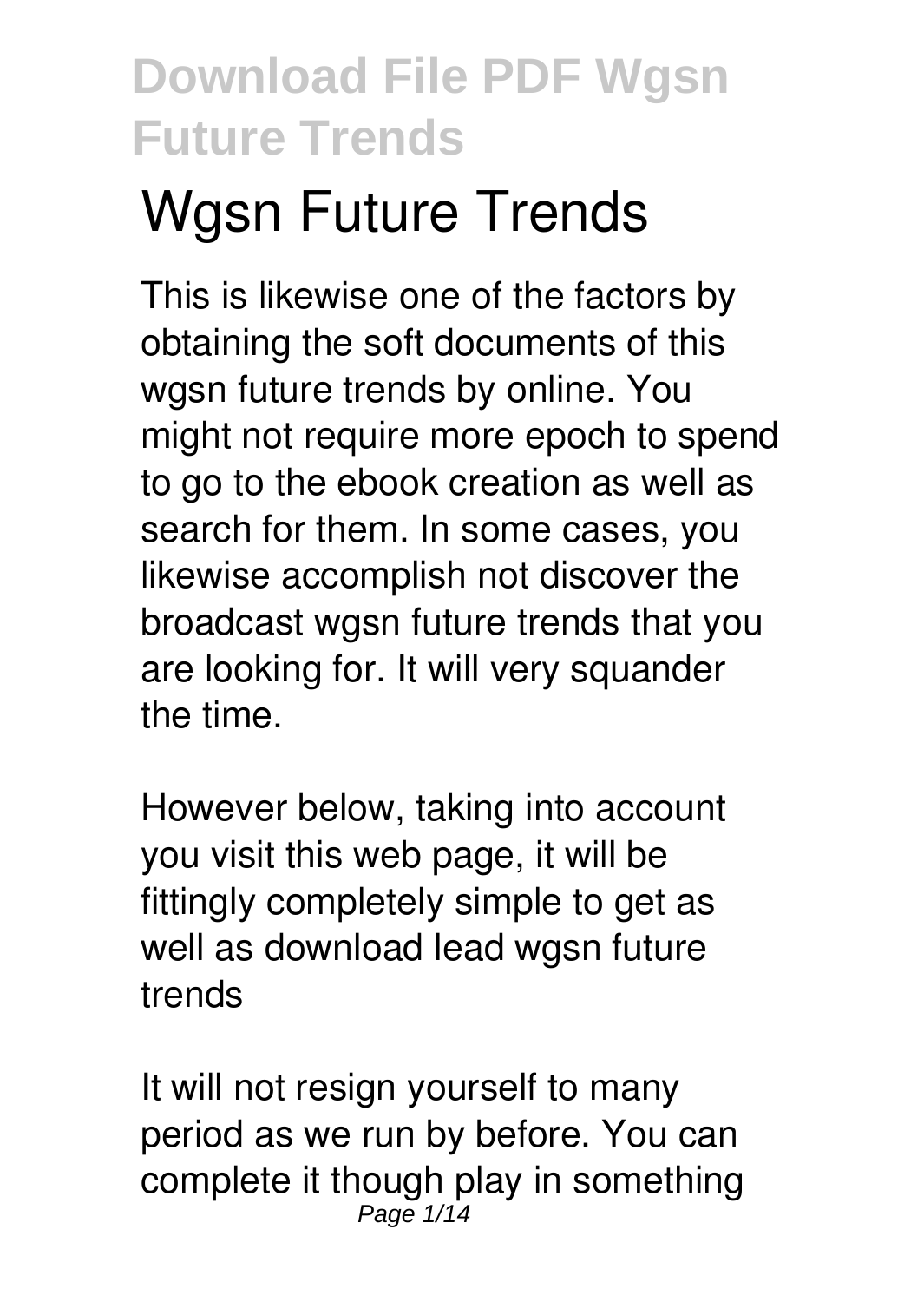else at house and even in your workplace. fittingly easy! So, are you question? Just exercise just what we provide under as capably as evaluation **wgsn future trends** what you like to read!

About WGSN: Trend Forecasting Autumn / Winter 2021-22. A trendbook presentation.**Spring \u0026 Summer Trends 2020/2021 | WGSN** As a Fashion Design Student | All about Trend Forecasting **PROMOSTYL - Trend Books** *Trends with WGSN NEXT DESIGN PERSPECTIVES 2018 - 2. WGSN TRENDS REPORT Trend Forecasting with WGSN Spring Summer 2021 a trendbooks presentation!* WGSN - A brand new trend forecasting service arriving August 4 WGSN 4th Color Trend Forecast 2020 - Neo-Mint Page 2/14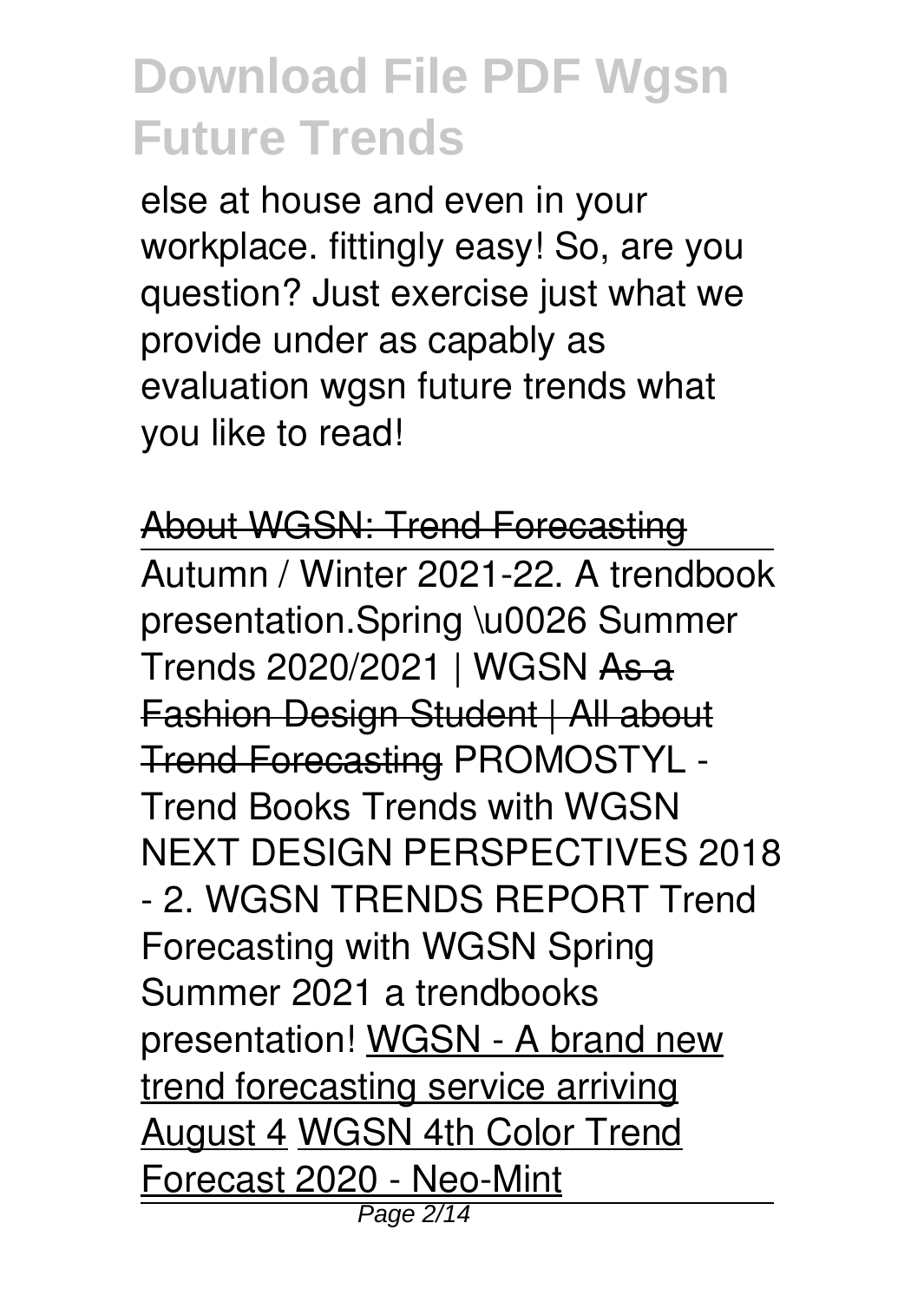What is WGSN Insight?Interior Design Trends 2021 The 25 Biggest Technology Trends 2020 - 2030 *Trend Hunter's Megatrends Report | 2020-2025* The Workforce of the Future: Key Insights And Predictions How companies predict fashion trends and kill individuality | Mahir Can Işik | TED Institute Which trends will affect our lives in the future | The Economist Discover the latest INTERIOR DESIGN TRENDS 2021 / Learn more about IB+SOMA Digital Platform**Trend Textiles 2020-2021 I Paris Deco Off Event** *Retail 2020 | 5 Technologies that will change the way you shop* Digital Future 2030 #Digital2030 How trends are compiled - Materials \u0026 Fabrics

WGSN Young Fashion Trend Forecast for S/S13*Accessories and Eyewear Forecast 2020: WGSN to present the* Page 3/14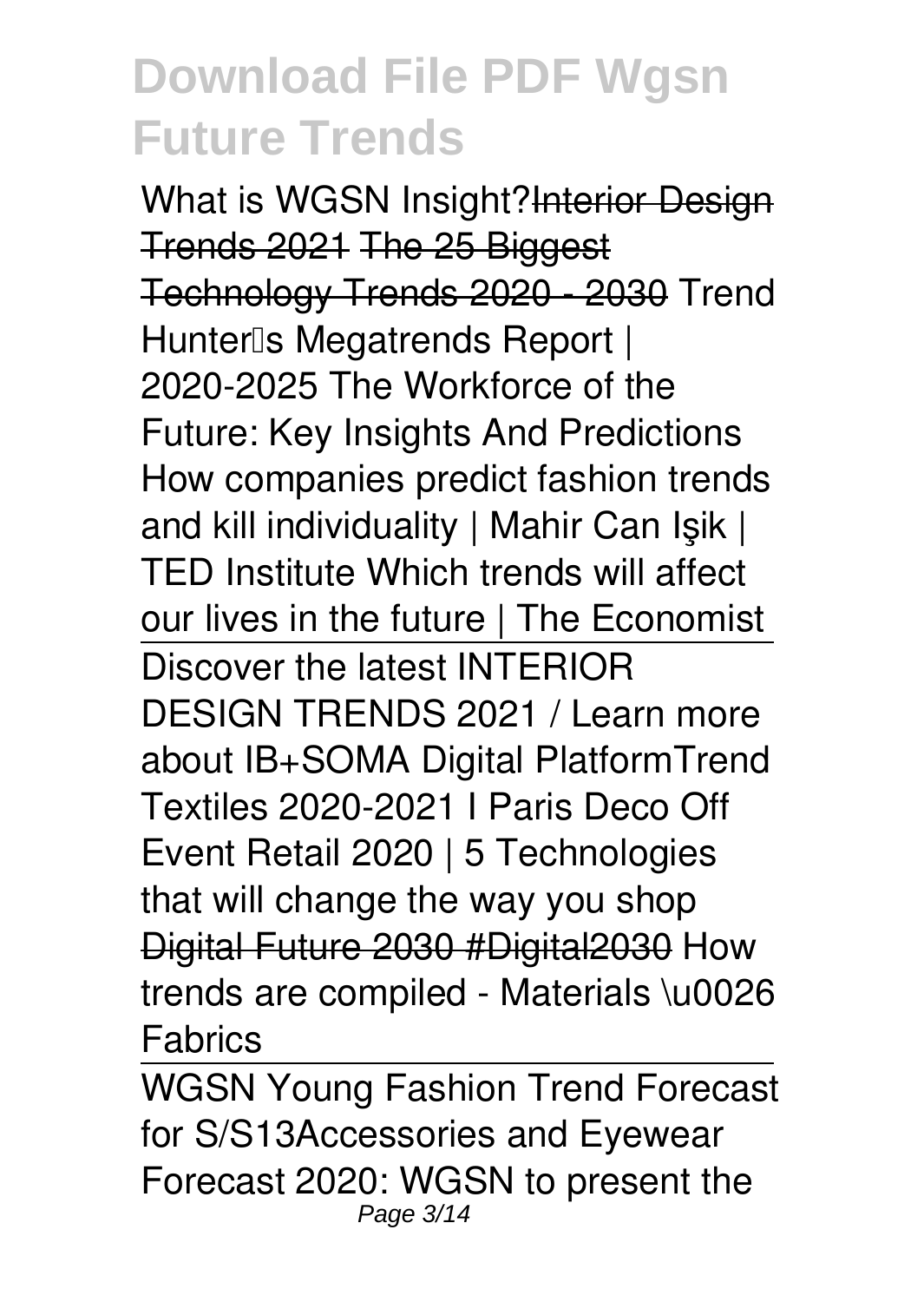*latest product and design trends* Latest Fashion Trends Spring Summer 2021 WGSN Fashion: Reports Fashion Buyer and What is a Trend Forecaster | S1, E4 | Future of Fashion | British Vogue*WEBINAR | TRENDVISION J+F - Preview of the Jewellery TrendBook 2022+* **Wgsn Future Trends** LONDON, 23 November 2020 || WGSN, the global authority on trend forecasting, today releases the 10 key trends in consumer behaviour and

product development for 2021 and beyond.The trends reveal the future direction for business strategy, product and experience design for the fashion, beauty, lifestyle, interiors, food and drink industries.

**WGSN Reveals the 10 Key Trends for 2021 and Beyond - WGSN ...** Page 4/14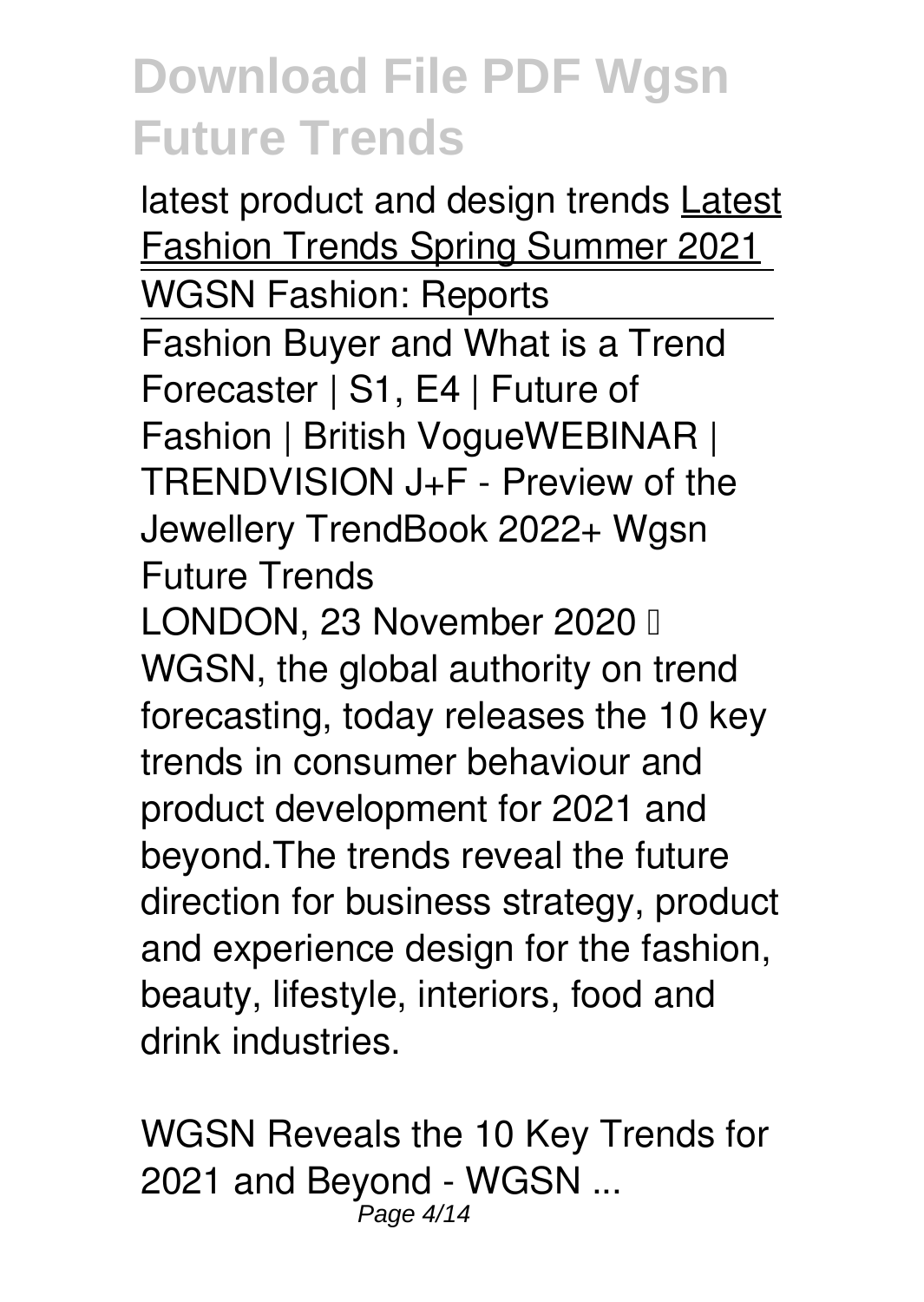We are change forecasters. WGSN is the global authority on consumer and design trends. Our expert product design and consumer forecasts provide global trend insights, expertly curated data and industry expertise to help innovators create the right products at the right time for tomorrow's consumer. WGSN helps people navigate change so they can create a better future.

**WGSN | Create Tomorrow | Trend Forecasting & Analytics** May 12, 2020. London, 12 May 2020 I WGSN, the global authority on trend forecasting, today released **IFuture** Consumer 2022', a white paper for executives, marketers and product designers alike, highlighting the key consumer profiles and sentiments that will drive sales and engagement in Page 5/14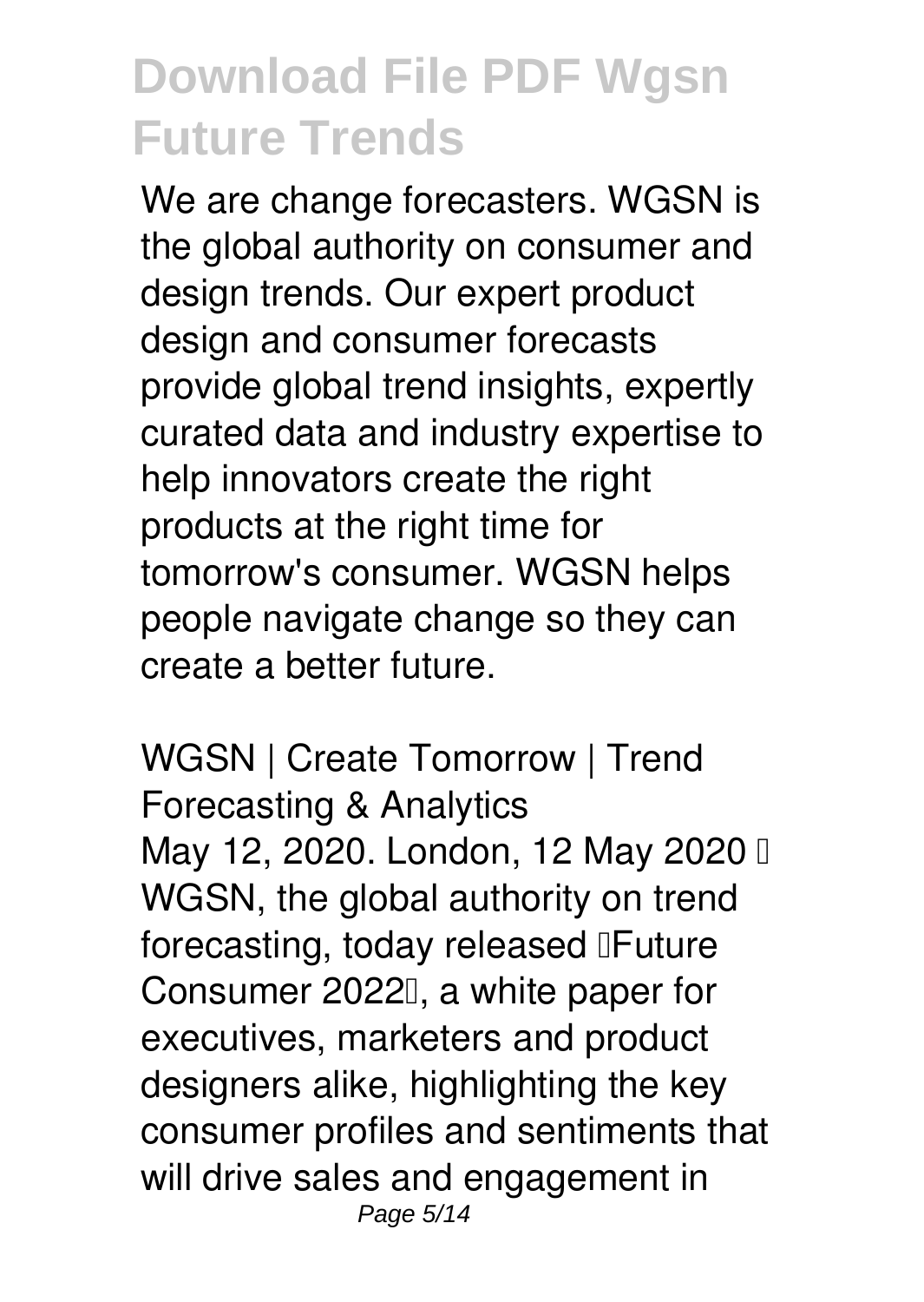2022. Carla Buzasi, Managing Director, WGSN, commented: IAs the world shifts at an unprecedented pace under the coronavirus pandemic, we are seeing the evolution of numerous consumer attitudes.

**WGSN Releases New Insights With "Future Consumer 2022 ...**

The Food & Drink team at WGSN released eight key trends for 2021 from among our Key Trend 2021 forecasts for special attention. These trends have been gathering strength and speed in recent months and are poised to make a big splash in 2021. Because many coffee lovers are still working from home due ...

**Food & Drink Key Trends for 2021: Convenience ... - wgsn.com** London, October 31, 2020 I The future Page 6/14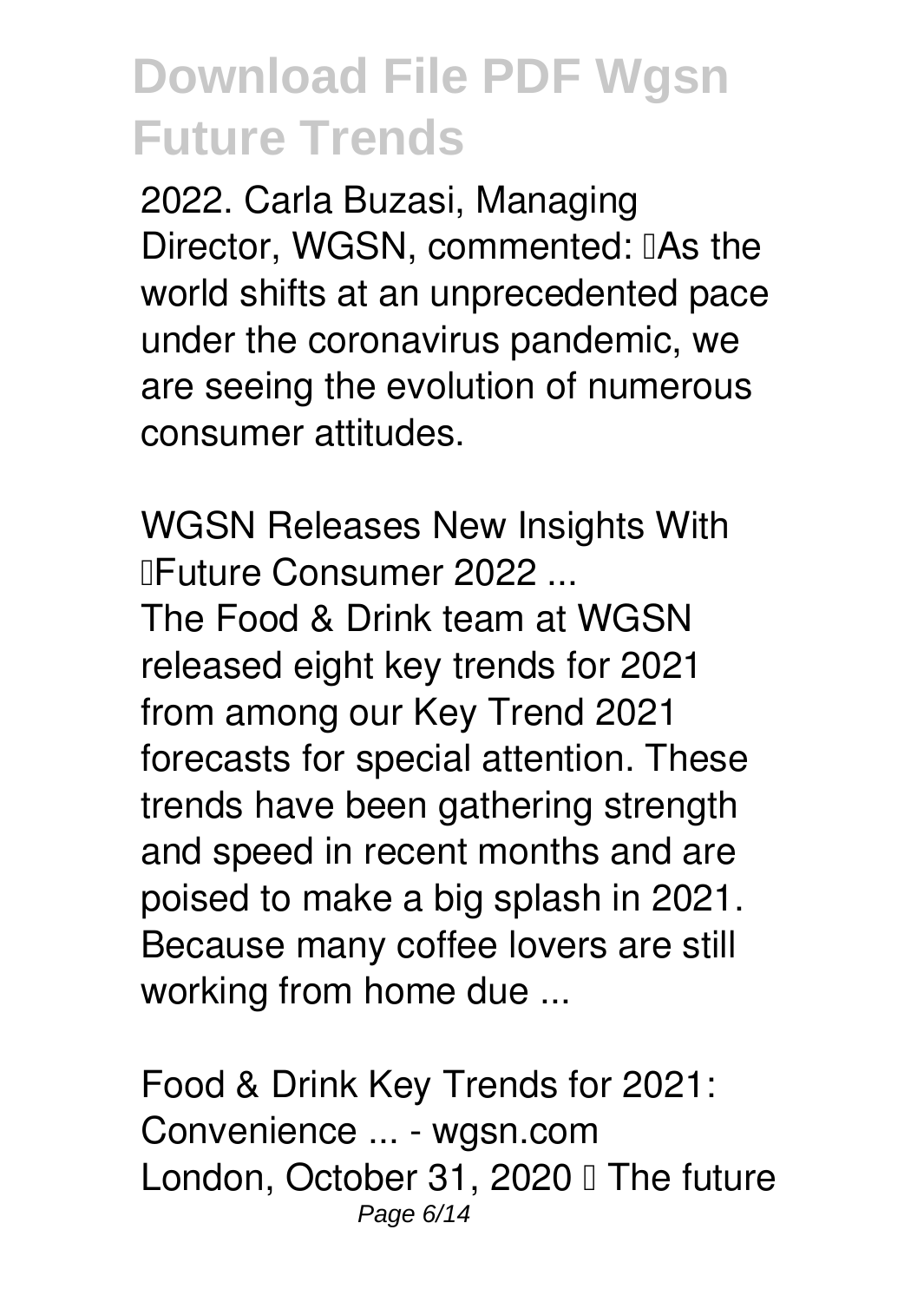is home in the 2020s, according to new research from the global authority on consumer and design trends, WGSN. Driven by consumers<sup>[]</sup> increased time spent at home, and accelerated by the global coronavirus pandemic, new priorities are emerging around how consumers will shape their spaces and spend their time and resources, including investing in more sustainable, flexible and emotiondriven products and systems.

**The Future is Homel According to WGSN Lifestyle ...**

WGSN<sub>IS</sub> annual Future Consumer white paper analyses macroeconomic and societal drivers to understand how consumer desires and spending powers will evolve.

**WGSN Future Consumer** Page 7/14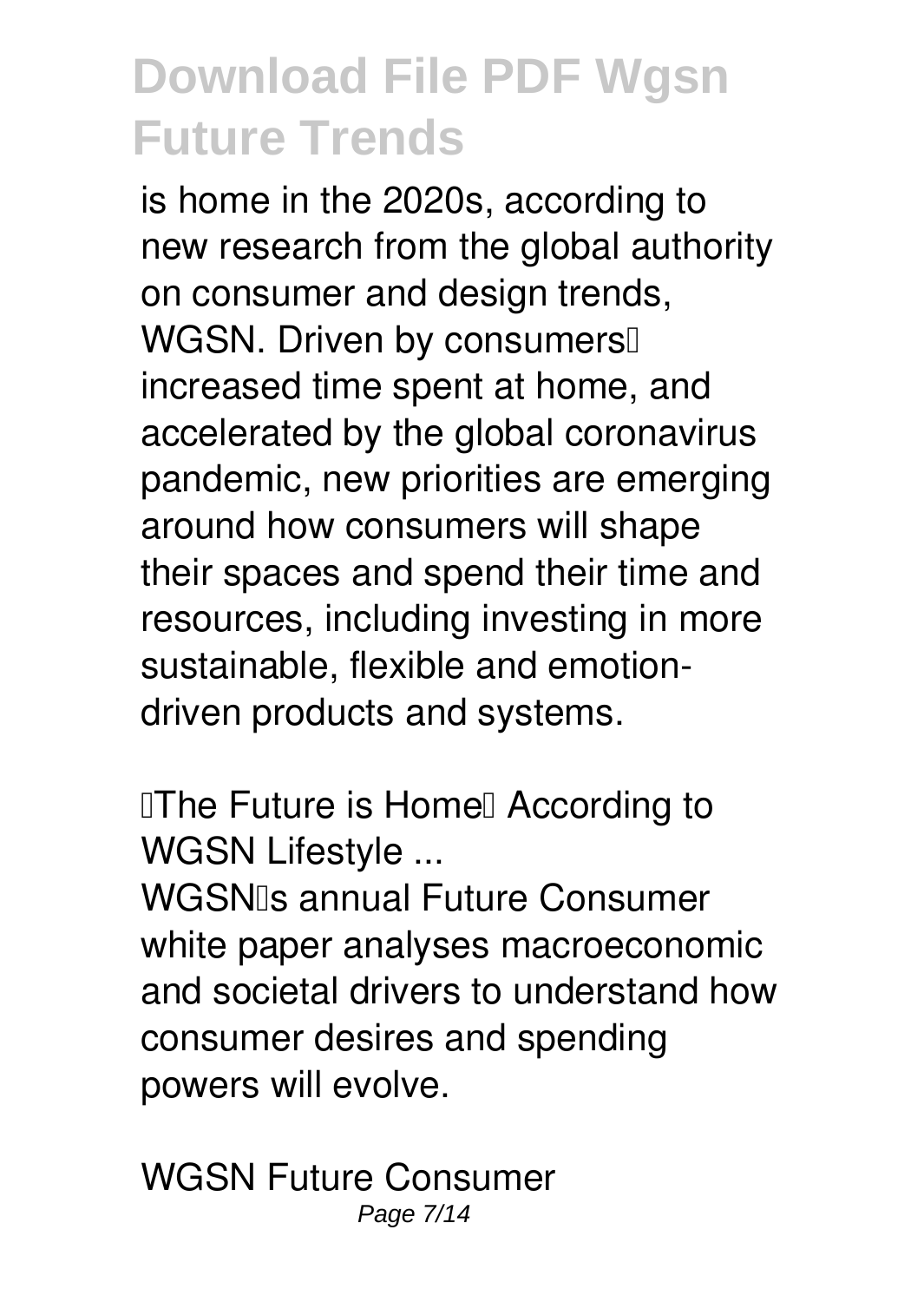From 100% waterless innovations to sensory morphing, WGSN Beauty will help you understand what<sup>®</sup> next for the future of beauty. S/S 20 Key Beauty Colour Trends WGSN's Beauty Global Colour forecast translates our three seasonal Vision trends into palettes for the beauty industry, applicable across cosmetics, hair and packaging.

**Beauty Industry Trends | Know What's Next | WGSN** By predicting the trends of tomorrow, WGSN Fashion helps the world<sup>os</sup> largest retailers, brands and manufacturers lead with confidence. Fashion Trends. ... Helen enables creative teams to translate future concepts into material realities. With a background in fibre, yarn, knitwear and textiles, she brings over 25 years Page 8/14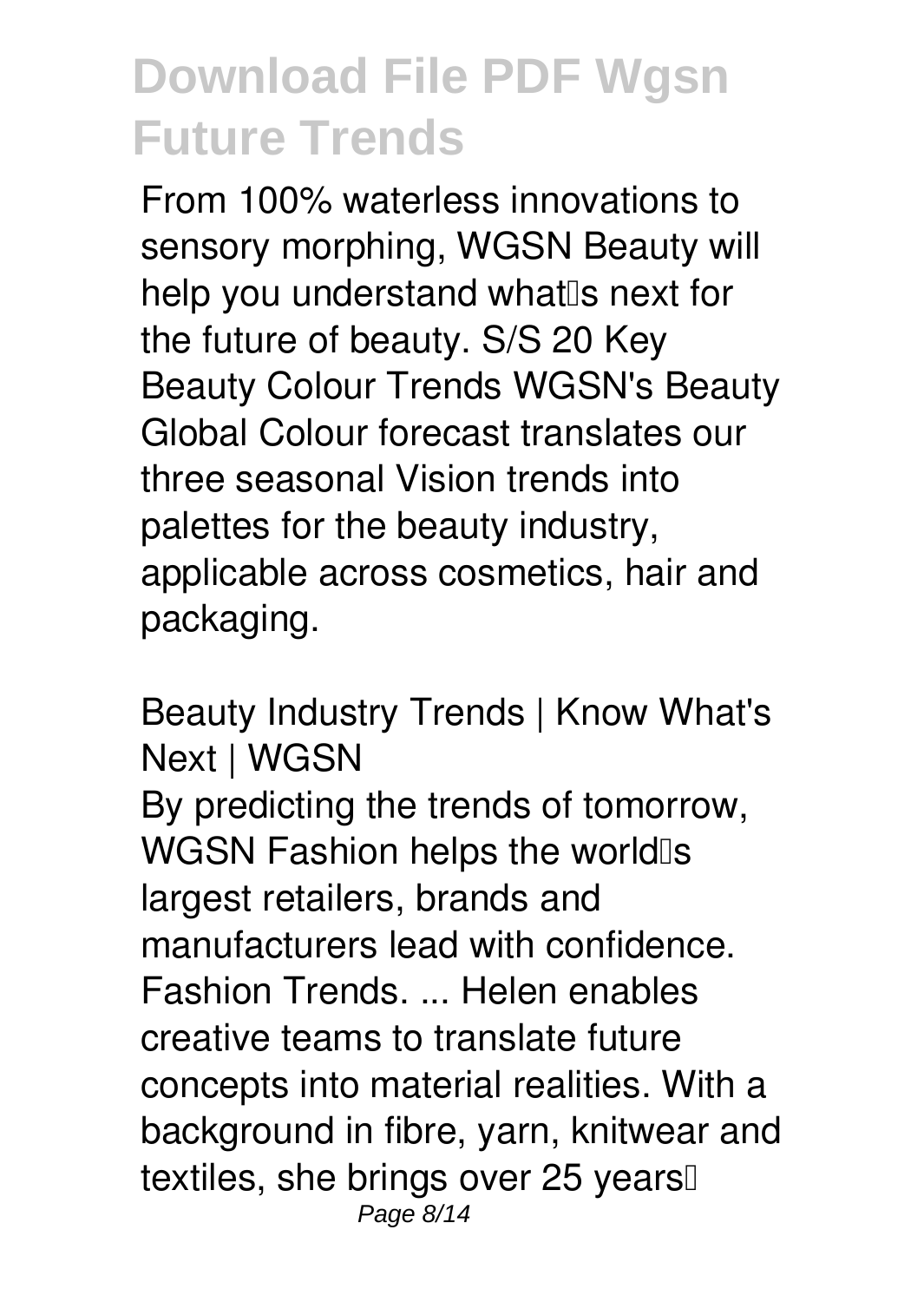industry expertise in ...

**Fashion Trend Forecasting | WGSN** Tap into the future of home and public spaces by tracking the need-to-know trends in design, buying, retail, packaging, colours, materials and finishes. Anticipate the impact of new technologies and sustainable practices in the future of your category with WGSNIs Big Ideas, Intelligence and Design Futures reports.

**Lifestyle & Interior Design Trends Forecasting | WGSN** At WGSN, our editors travel the world, attend & study what they see at trade shows and carry-out intense catwalks analysis to predict the next big footwear trends from two years ahead to today. Streamline your design process with tools to help you through Page 9/14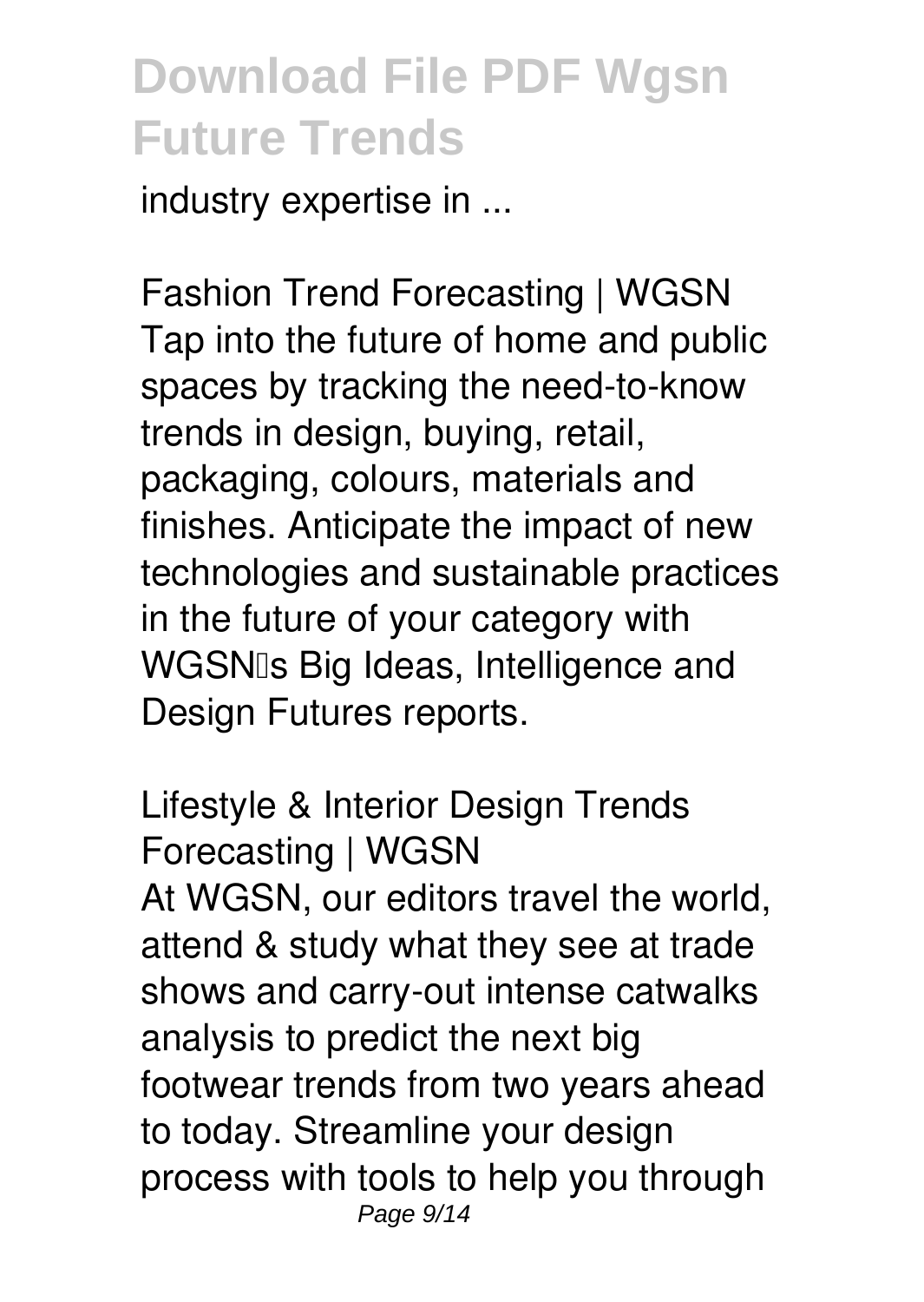every stage from concept to technical development.

**Footwear Industry Trends | Know What's Next | WGSN** Long-range forecasts for ingredients reveal the beauty trends and influences that will have the greatest future impact The evolution of ingredients. From current hot trends like CBD oil  $\mathbb I$  as predicted by WGSN two years ago  $\mathbb I$  to those hitting massmarket tipping point, such as coconut oil and charcoal, and onto the future

**WGSN Beauty | Create Tomorrow | Trend Forecasting** About WGSN. We help you understand how your consumer thinks, feels and behaves, and the products, experiences and services people will need in years to come. As a Page 10/14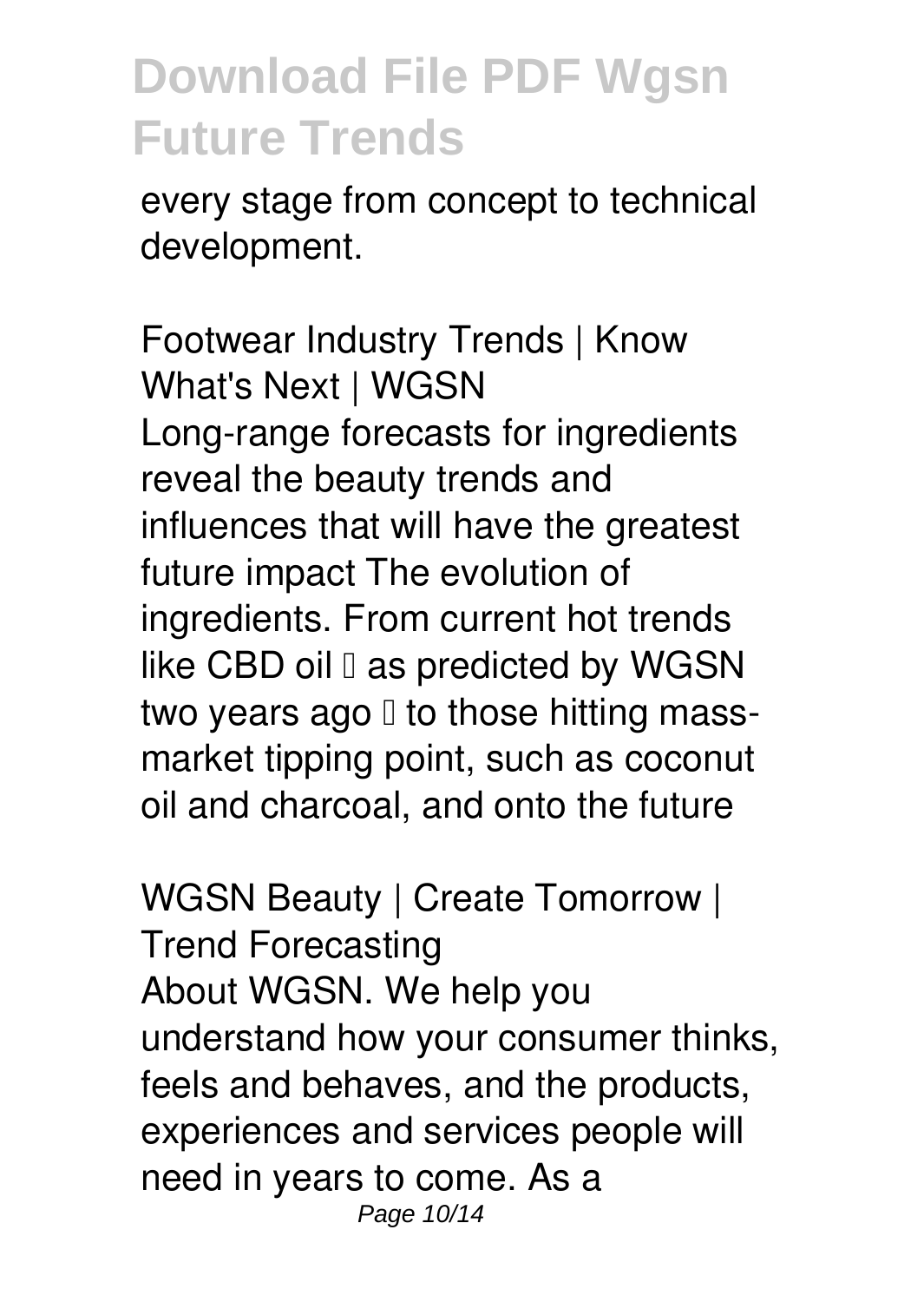subscriber, you could have access to the full Future Consumer 2022 report, helping you create the right products at the right time for tomorrow<sup>[]</sup>s consumer. Learn more from the team

**WGSN by Ascential - WGSN | Create Tomorrow | Trend ...**

WGSN Presents **ITHE VISION: S/S** 18 NGSN<sub>IS</sub> four Vision Trends explore the unique perspectives that are emerging, allowing us to transcend borders, cherish individuality and connect with others, as we reframe our outlooks and move forward into the future. Slow Futures, simply put, is about remembering the past in order to imagine the future.

**WGSN Future Trends - The Vision** WGSN, the global authority on trend forecasting, announces Eight Key Page 11/14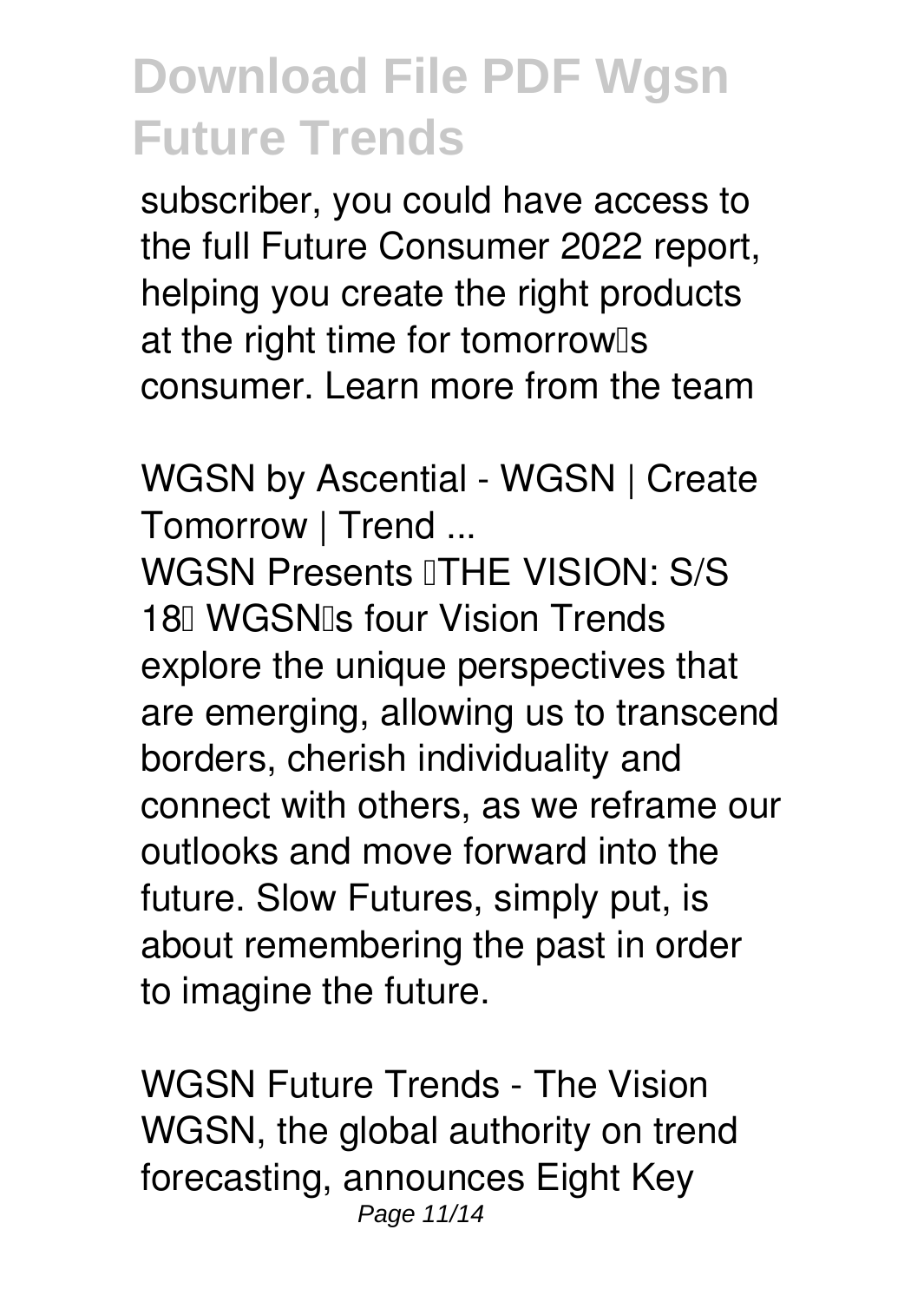Trends for 2021 from its new Food & Drink forecasting platform.

**WGSN Food & Drink forecasts Eight Key Trends for 2021** NEW YORK, Nov. 10, 2020 /PRNewswire/ -- WGSN, the global authority on trend forecasting, announces Eight Key Trends for 2021 from its new Food & Drink forecasting platform. The trends reveal what's...

**WGSN Food & Drink forecasts Eight Key Trends for 2021** NEW YORK, Nov. 10, 2020 /PRNewswire/ -- WGSN, the global authority on trend forecasting, announces Eight Key Trends for 2021 from its new Food & Drink forecasting platform. The trends reveal what's...

**WGSN Food & Drink forecasts Eight** Page 12/14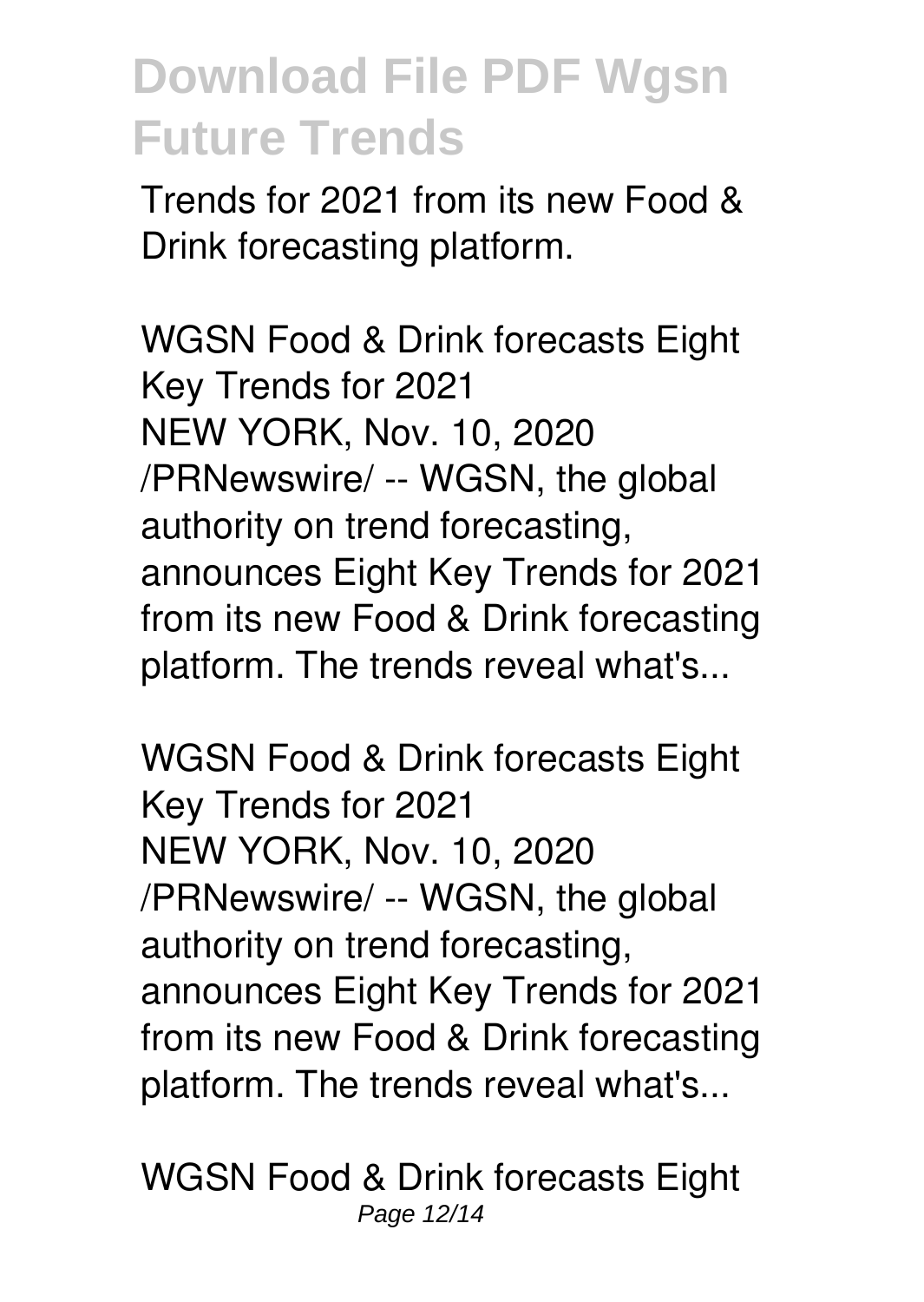**Key Trends for 2021 | 10 ...** WGSN claim to be able to forecast colours and trends up to two years in advance. Their textile and materials teams work even further into the future, as the fabrics they predict as key trends need ...

**Trend Forecasting: How Does It Really Work? | Highsnobiety** WGSN is the global authority on consumer and design trends, helping brands around the world create the right products at the right time for tomorrow's consumer. Story continues WGSN's trusted consumer and design forecasts power outstanding product design, enabling our customers to create a better future.